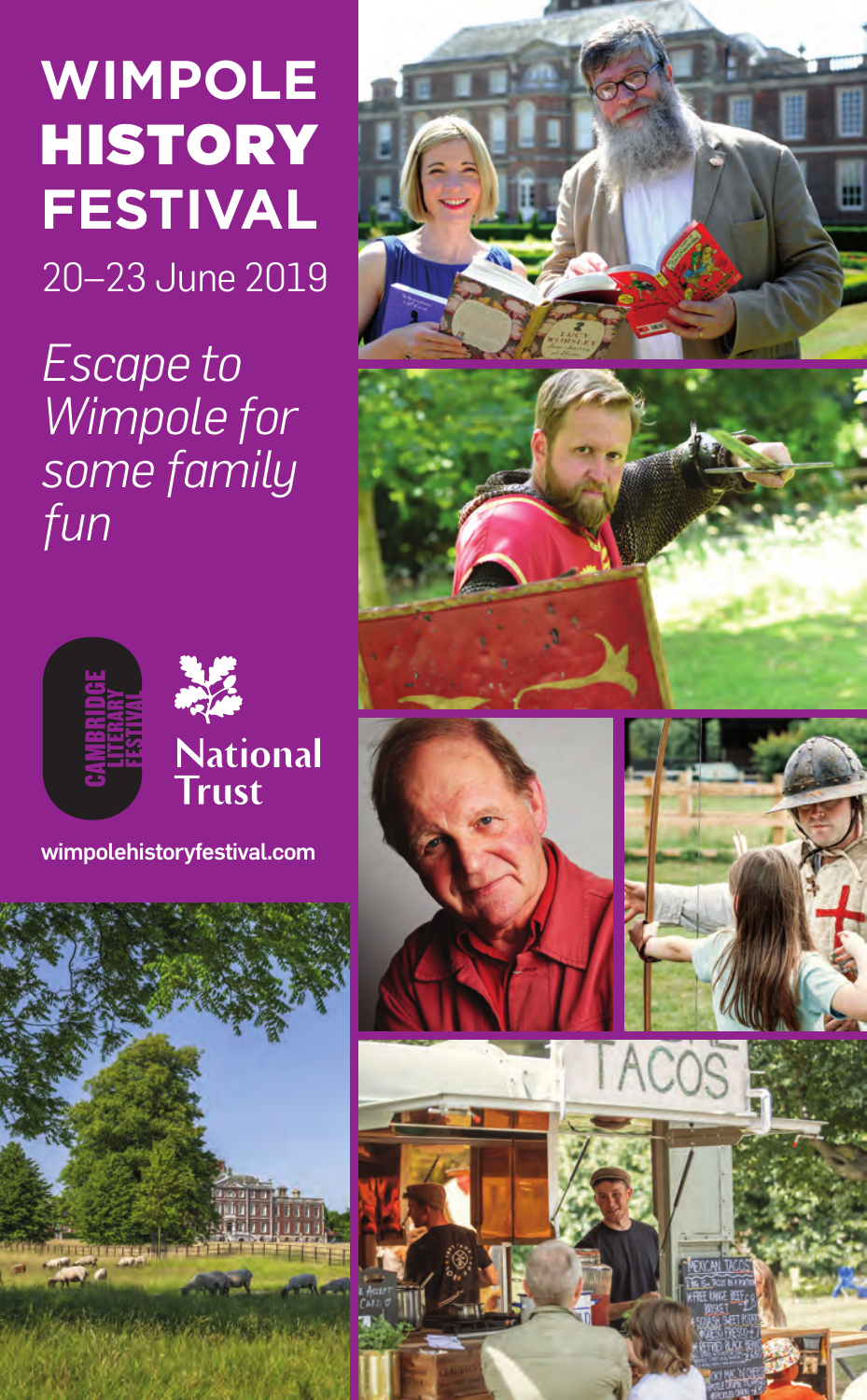## **Children's programme**



Schools' Day **Thursday 20 June Years 3, 4, 5 & 6**

With thanks to



and The John Coates Charitable Trust

Interactive events with:

- Chae Strathie on Life in Ancient Egypt
- Lucy Coats on Greek Mythology
- Roger Stevens celebrating 50 years since the first moon landing
- Tony Bradman on the Anglo-Saxons
- Christopher Lloyd on the History of Everything!
- Caroline Lawrence travelling back to Roman London

Plus living-history displays with scenes of Celtic and Romano British life and a warrior display

To apply for the schools' day, please email **info@cambridgeliteraryfestival.com**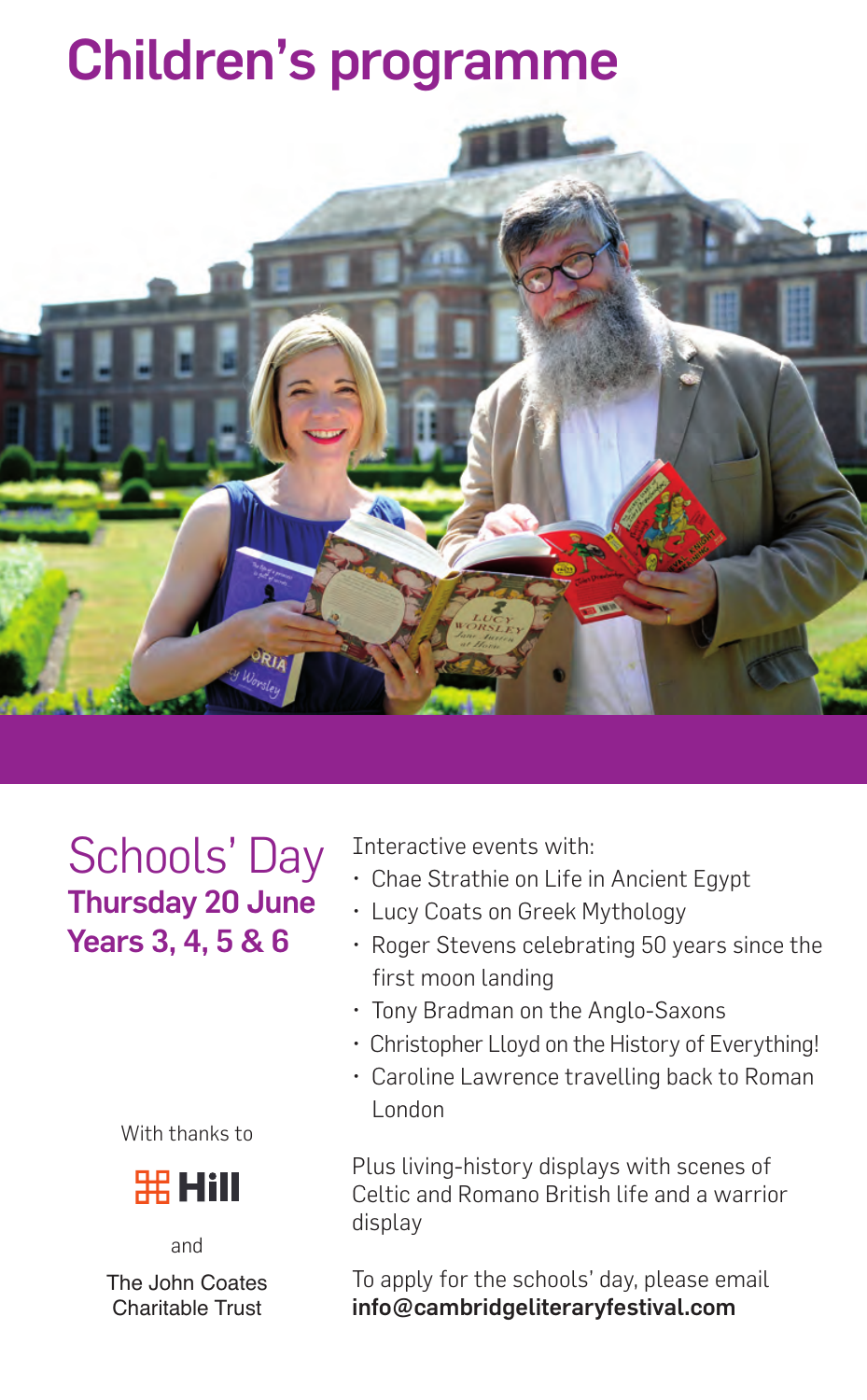### **Children's events – Saturday 22 June**

### **Caroline Lawrence**

### **Living with the Romans**

#### **10.30-11.30am | East Lawn Marquee | £7 | Ages 8+**

Caroline Lawrence, author of the Roman Mysteries series televised by the BBC, has a passion for all things Roman. She wants to know everything about their lives, especially the exciting and surprising things. Come and hear what Caroline has discovered about the sounds, smells, sights and tastes of Roman life.

### **Marcia Williams**

### **Three Cheers for Women!**

#### **10.30-11.30am | RG Carter Family Marquee | £7 | Ages 7+**

It's time to give *Three Cheers for Women!* in this interactive and engaging event with master storyteller and illustrator, Marcia Williams. Be inspired by the painter Frida Kahlo, save the environment alongside Wangari Maathai, and discover more about Olga, the brave Girl Guide who was imprisoned in jail during World War Two and who inspired Marcia's latest book, *Cloud Boy*. Learn how to draw comics, absorb fascinating facts and test your knowledge with an interactive quiz – you'll be truly awed and inspired by these wonderful women.



### **Lucy Worsley**

**Lady Mary**

### **12-1pm | East Lawn Marquee | £8 | Ages 9+**

Join historian Lucy Worsley to find out all about the world's most famous divorce! Thrilling, dramatic and captivating – *Lady Mary* is the story of Henry VIII and Catherine of Aragon's divorce told through the eyes of their daughter, Lady Mary. Expect costumes, trivia and tips on how to get a princess out of jail!

With thanks to John's







TROM THE ALITHOR OF THE ROMAN MYSTERIES<br>CAROLINE LAWRENCE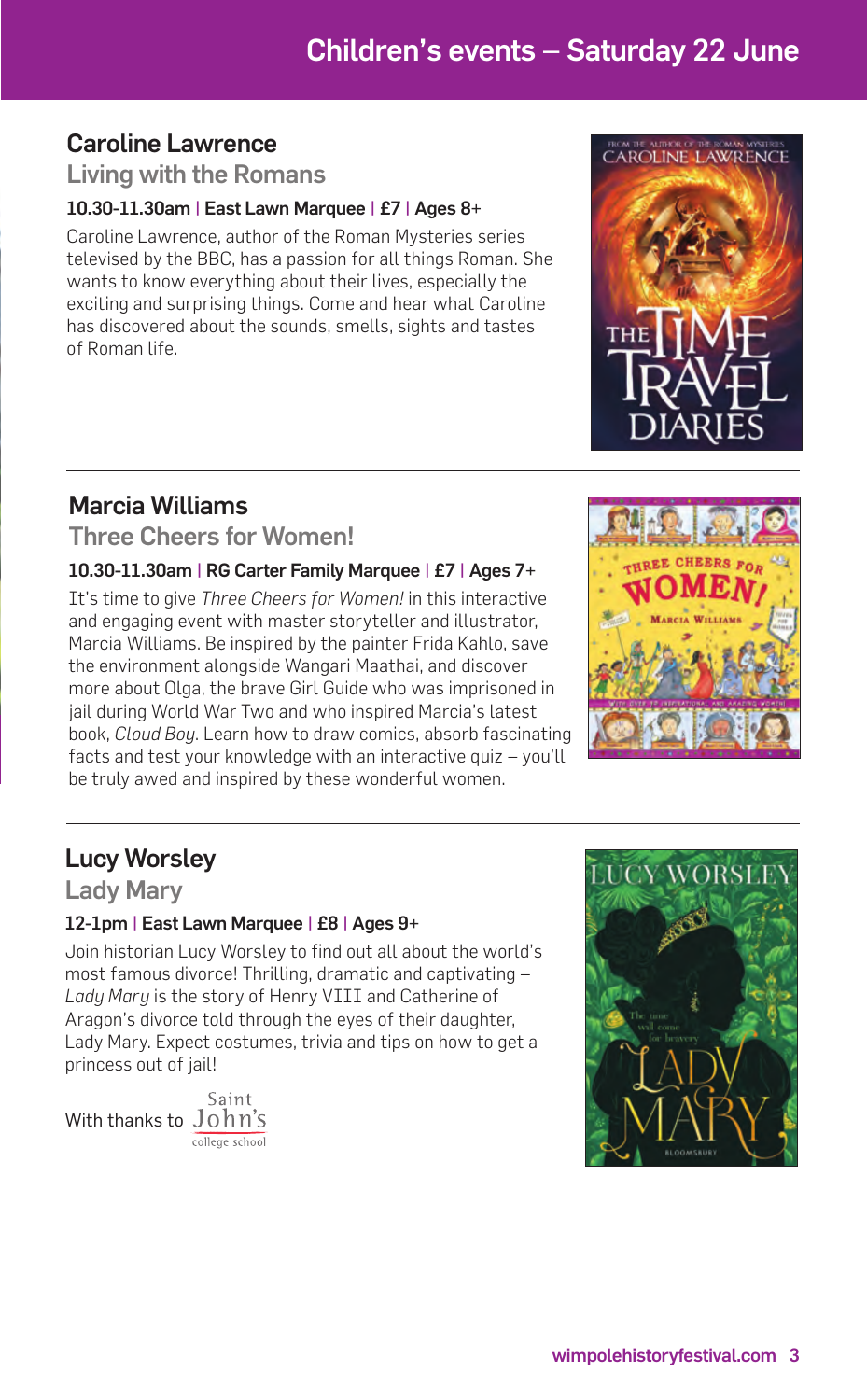

### **Adam Frost**

### **Utterly Unbelievable World War Two**

#### **12-1pm | RG Carter Family Marquee | £7 | Ages 8+**

Join the award-winning author of *Utterly Unbelievable: World War Two* and *The Epic Book of Epicnes*s as he shares some of his favourite historical facts and puts everyone's

knowledge to the test in a fun and highly interactive Kids v Adults

History Quiz!





### **Anthea Simmons**

**Lightning Mary**

### **1.30-2.30pm | RG Carter Family Marquee | £7 | Ages 8+**

Join Anthea Simmons for an introduction to a heroine from history you should all know, Mary Anning, the star of her new book *Lightning Mary*. On a stormy night, a group of villagers are struck by lightning. The only survivor is an infant – Mary Anning. From that moment on, a spark is lit within her. Growing up on the windswept Dorset coast, Mary follows her father, hunting for fossils uncovered by the waves. Ignoring taunts from fellow villagers, Mary is determined to bring back valuable treasures to help feed her family – even if that puts her in the face of danger. Mary must depend on her unique courage and knowledge to fulfil her dream of becoming a scientist at a time when girls have no opportunities for such ambitions. What will happen when she makes her greatest discovery of all?



### **Miriam Halahmy**

**Emergency Zoo** 

### **3-4pm | RG Carter Family Marquee | £7 | Ages 8+**

Miriam Halahmy's novel *The Emergency Zoo* was inspired by learning that at the start of World War Two, the British put down 750,000 pets because they thought they wouldn't cope with the war. Miriam's book tells the story of a group of children who desperately try to hide their pets in a den in the woods. Hear Miriam explain the background to her novel, try some Morse Code puzzles, learn a World War Two song, and ask all the questions you've always wanted answered by a writer!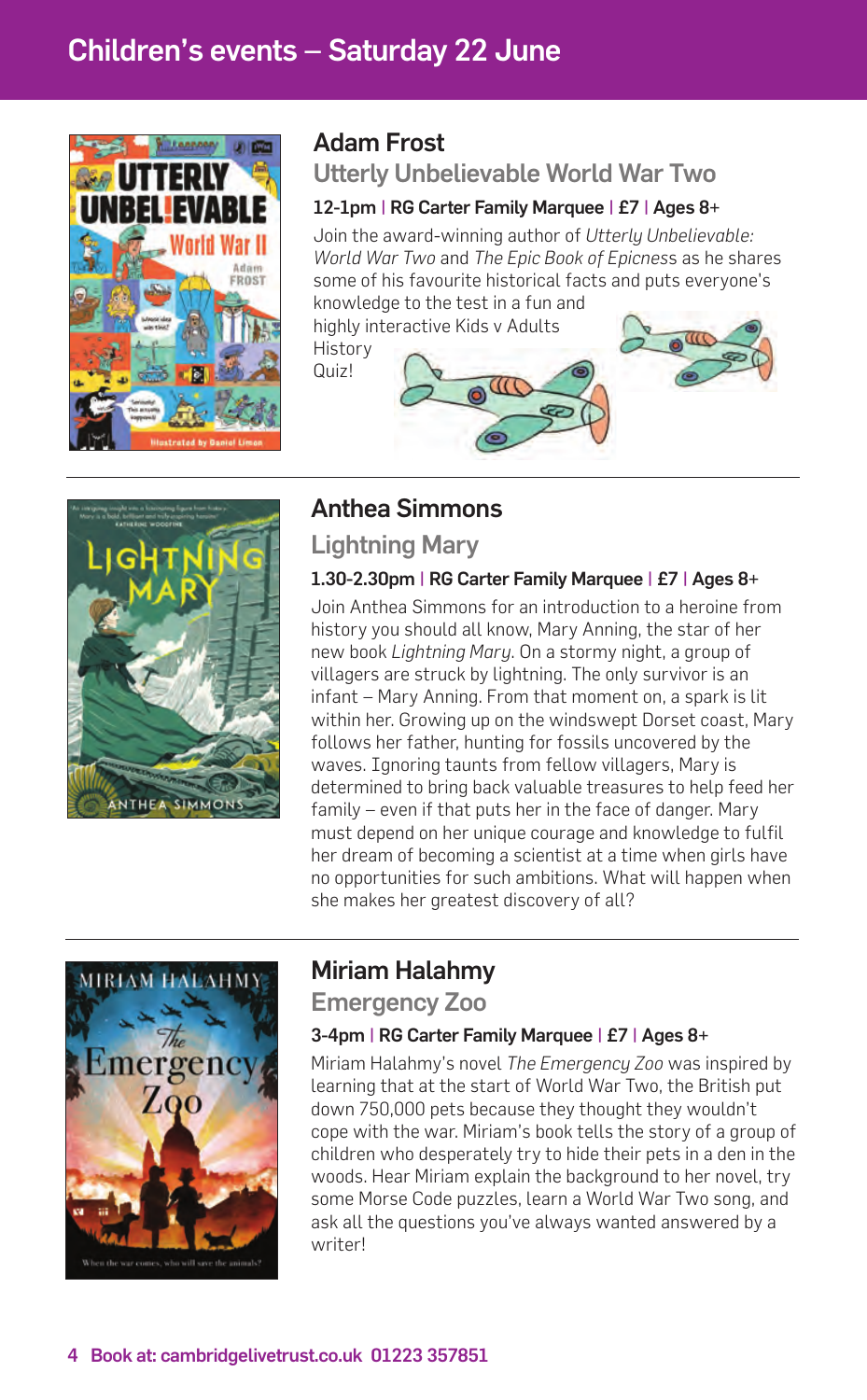### **Julia Golding Curious Science Quest**

#### **4.30-5.30pm | RG Carter Family Marquee | £7 | Ages 7+**

Join award-winning children's author Julia Golding and embark on an adventure through the history of science. Julia will talk about her *Curious Science Quest* books, exploring science through various periods in history and seeing how they all contributed to our modern understanding of life and the universe. You'll also discover how our knowledge and scientific theories evolved throughout the ages.



### **Michael Morpurgo The Mozart Question: A Performance With Music**

#### **4.45-6pm | East Lawn Marquee £15/£9 | Ages 8+**

Michael Morpurgo's *The Mozart Question* tells the story of Paolo Levi, a world-famous performer who developed his passion for music as a young child with the help of his teacher, Benjamin. Alongside this story is that of his parents who were both musicians too – Jewish prisoners surviving by playing music in a concentration camp during the Second World War. Treated with utmost sensitivity for a family audience, *The Mozart Question* is a story of friendship and family, truth and secrets – interwoven by the power of culture and music.

*Suitable for audiences from 8 years old, this unique performance of the story, narrated by Michael Morpurgo and directed by Simon Reade, is beautifully enhanced and embellished with extracts from music by Mozart, Beethoven, Bach and Vivaldi. Featuring Daniel Pioro on violin and string quartet The Storyteller's Ensemble.*

**MICHAEL MORPURGO MOZART OUESTION** 

**ILLUSTRATED BY MICHAEL FOREMAN**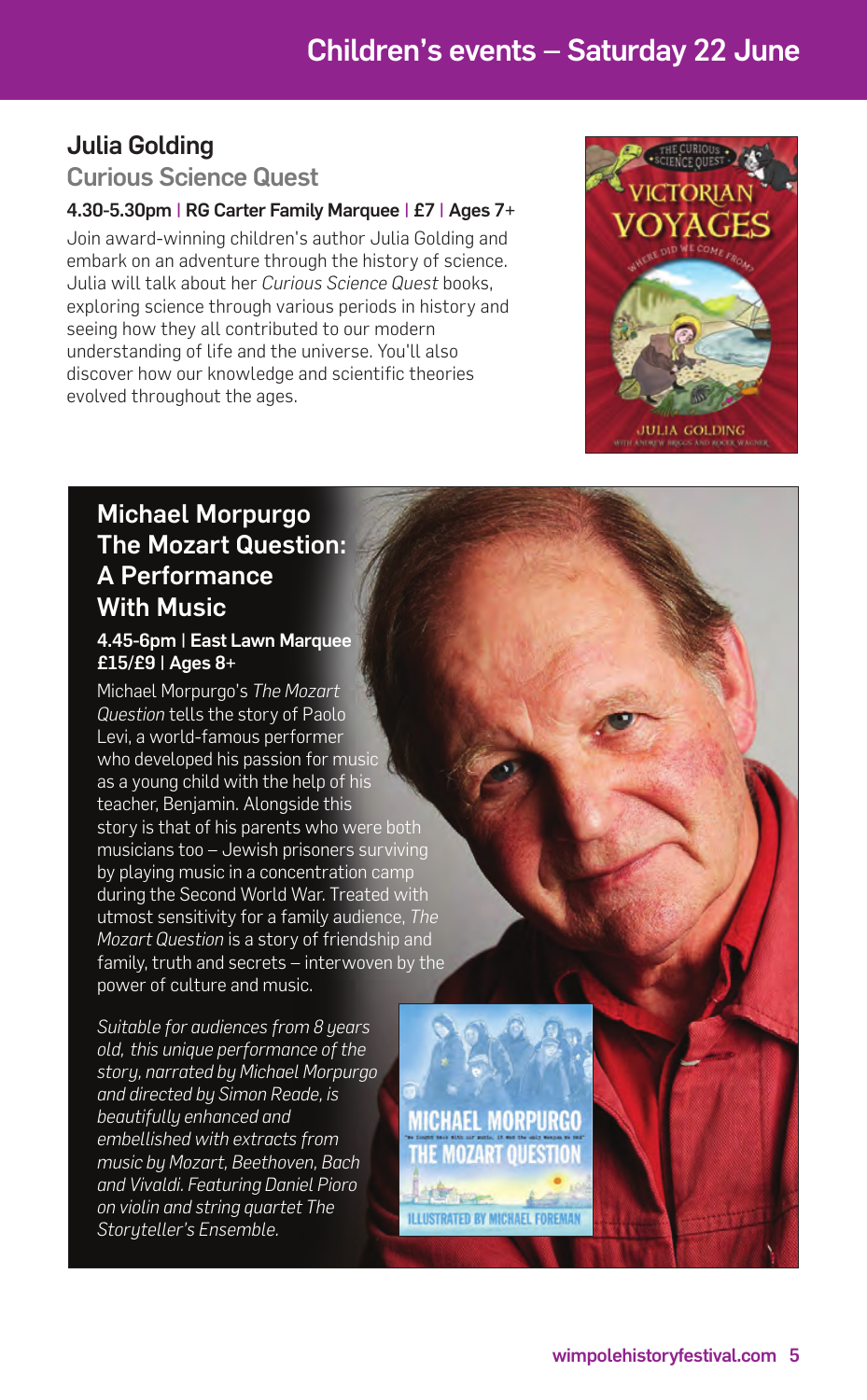### **Children's events – Sunday 23 June**



### **Michael Morpurgo**

**Flamingo Boy**

#### **10.30-11.30am | East Lawn Marquee | £8 | Ages 9+**

From the nation's favourite storyteller comes *Flamingo Boy*, set during World War Two in the South of France where a young autistic boy lives on his parents' farm. Michael Morpurgo talks about his remarkable novel of hope, love and unexpected friendships.



### **Stories & Magic from History Off the Page**

#### **10.30-11.15am 1.30-2.15pm RG Carter Family Marquee | £5 | Ages 2+**

Off the Page

Step into history and make the past present for young children with a lively and captivating session of stories and magic.

When booking, please specify which session you will be attending.

With thanks to History Off the Page

Visit the website at www.historyoffthepage.co.uk



### **Joyce Dunbar & James Mayhew**

### **Mouse & Mole**

### **12-1pm | Rathbones Marquee | £7 | Ages 4+**

*Mouse and Mole* is a heart-warming picture book series about two furry best friends who find life full of little ups and downs. Join Mouse and Mole as they enjoy the simple

things in life like picnics, roasting chestnuts by the fire, relaxing in hammocks and celebrating birthdays. Mole is a worrier but Mouse is always there to help. Join award-winning author Joyce Dunbar and illustrator James Mayhew to celebrate the return of Mouse and Mole after 20 years of being out of print! Joyce and James will be reading from the books and talking about their collaboration, with James livedrawing.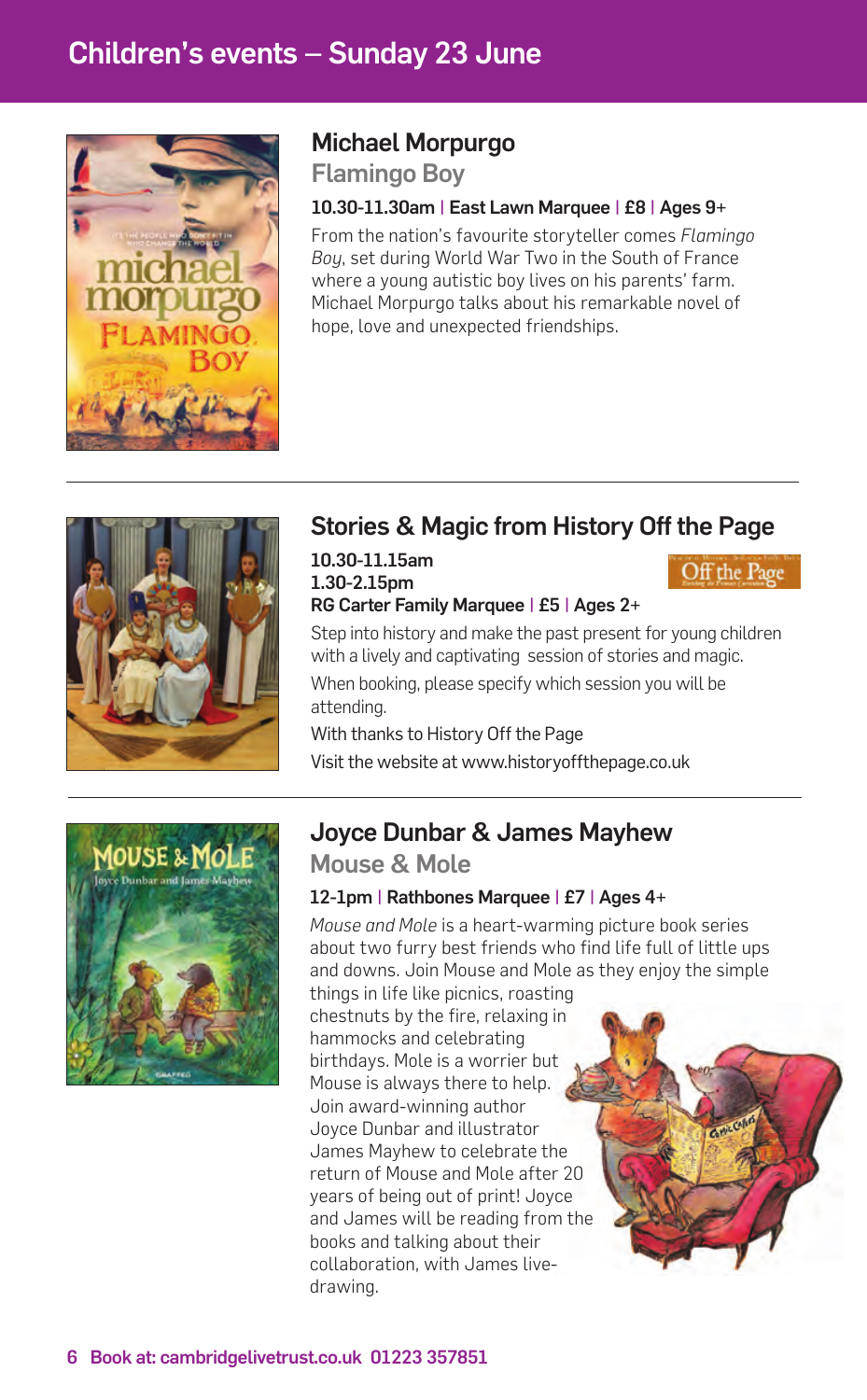### **Children's events – Sunday 23 June**

### **David Long**

### **Heroes of World War Two**

#### **12-1pm | RG Carter Family Marquee | £7 | Ages 9+**

Come and hear David Long's true-life stories about brave survivors and heroic animals. David will explain what we can learn from the animals who serve us and the way people can be resilient. He'll also read stories from his books *Heroes* and *Survivors* – come armed with questions!



### **Isabel Thomas**

**Anne Frank**

### **3-4pm | RG Carter Family Marquee | £7 | Ages 7+**

Come and meet author Isabel Thomas to discover some of history's most amazing minds. *The Little Guides to Great Lives*

> series introduces curious minds to the most inspirational figures from history, including Ferdinand Magellan, Anne Frank, Frida Kahlo, and Nelson Mandela. Get to know these historical greats, as Isabel unlocks each great life, with storytelling and activities. Isabel Thomas is a science writer and children's author who has been shortlisted for the Royal Society Young People's Book Prize, the ASE Science Book of the Year and the Blue Peter Book Awards.



### **Philip Ardagh**

**The Secret Diary of Kitty Cask**

### **4.30-5.30pm | RG Carter Family Marquee | £7 | Ages 5+**

Be prepared for an hour of 18th-century smuggling and intrique! Kitty Cask is a smuggler's daughter. In the Cornish coastal village of Minnock, Kitty isn't supposed to be involved in any of her father's schemes… but she's very good at creeping out at night, and before too long she is caught in the thick of the action – salvaging shipwrecks, staging prison-breaks, and staying one step ahead of the tyrannical excisemen! Funnyman Philip separates the fact from fiction and gives you the chance to dress up and act out scenes from the book.